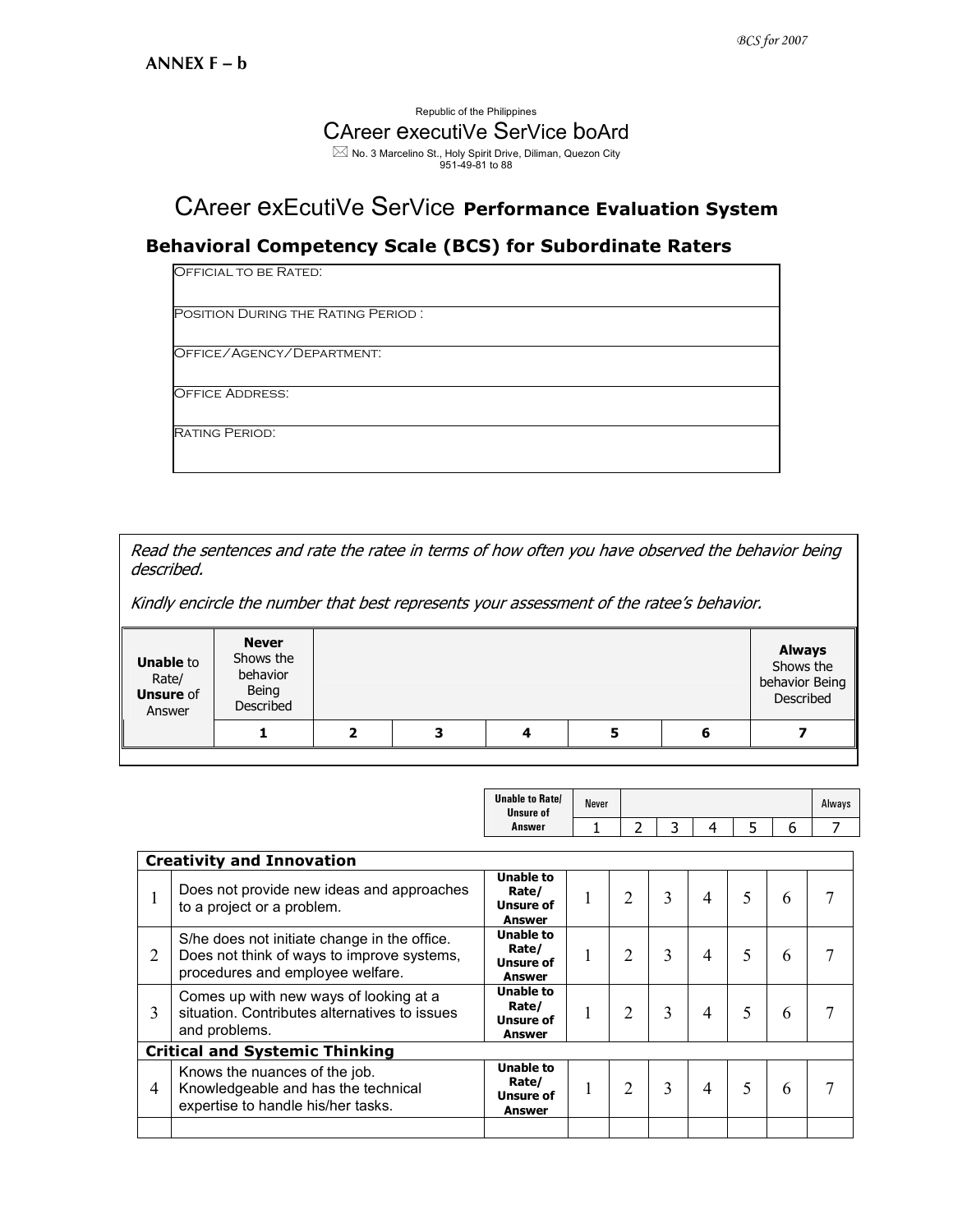|                |                                                                                                                                                                                                         |                                                                | <b>Never</b> |                |   |                |   |   | Always |
|----------------|---------------------------------------------------------------------------------------------------------------------------------------------------------------------------------------------------------|----------------------------------------------------------------|--------------|----------------|---|----------------|---|---|--------|
| 5              | Does not understand the details of the papers<br>submitted and signs even without completed<br>staff work.                                                                                              | <b>Unable to</b><br>Rate/<br>Unsure of<br><b>Answer</b>        | 1            | $\overline{2}$ | 3 | $\overline{4}$ | 5 | 6 | 7      |
| 6              | Comes up with innovative ideas and shares<br>this with his/her subordinates, colleagues and<br>superiors.                                                                                               | <b>Unable to</b><br>Rate/<br>Unsure of<br><b>Answer</b>        | 1            | $\overline{2}$ | 3 | 4              | 5 | 6 | 7      |
|                | <b>Environmental Acumen</b>                                                                                                                                                                             |                                                                |              |                |   |                |   |   |        |
| $\overline{7}$ | Cannot navigate the politics involved in<br>his/her job. Unable to manage pressures to<br>ensure that appropriate course of actions are<br>followed.                                                    | <b>Unable to</b><br>Rate/<br><b>Unsure of</b><br><b>Answer</b> | 1            | $\overline{2}$ | 3 | 4              | 5 | 6 | 7      |
| 8              | Has the ability to implement projects<br>successfully through proper utilization of<br>resources. Makes wise use of resources and<br>savings are applied to improving our work<br>environment.          | <b>Unable to</b><br>Rate/<br><b>Unsure of</b><br><b>Answer</b> | 1            | $\overline{2}$ | 3 | 4              | 5 | 6 | 7      |
| 9              | Maintains the continuity and stability of<br>operations of the agency notwithstanding<br>changes in leadership and policies.                                                                            | <b>Unable to</b><br>Rate/<br>Unsure of<br><b>Answer</b>        | 1            | $\overline{2}$ | 3 | 4              | 5 | 6 | 7      |
|                | <b>Honesty and Integrity</b>                                                                                                                                                                            |                                                                |              |                |   |                |   |   |        |
| 10             | Passes all work to staff or other units even if<br>these would need his/her inputs and<br>interventions.                                                                                                | <b>Unable to</b><br>Rate/<br><b>Unsure of</b><br>Answer        | 1            | 2              | 3 | 4              | 5 | 6 | 7      |
| 11             | Spends office time unproductively. S/he has<br>no concrete contribution to unit performance.                                                                                                            | <b>Unable to</b><br>Rate/<br>Unsure of<br><b>Answer</b>        | 1            | $\overline{2}$ | 3 | 4              | 5 | 6 | 7      |
| 12             | Has good works ethics. Delivers on targets<br>and works hard on tasks.                                                                                                                                  | <b>Unable to</b><br>Rate/<br><b>Unsure of</b><br><b>Answer</b> | 1            | $\overline{2}$ | 3 | 4              | 5 | 6 | 7      |
|                | <b>Judgment</b>                                                                                                                                                                                         |                                                                |              |                |   |                |   |   |        |
| 13             | Does not implement office policies<br>consistently.                                                                                                                                                     | <b>Unable to</b><br>Rate/<br>Unsure of<br><b>Answer</b>        | 1            | $\overline{2}$ | 3 | 4              | 5 | 6 | 7      |
| 14             | Does not look at all angles of the situation<br>before acting and deciding.                                                                                                                             | <b>Unable to</b><br>Rate/<br>Unsure of<br>Answer               | 1            | $\overline{2}$ | 3 | 4              | 5 | 6 | 7      |
| 15             | Studies all angles of a matter. During<br>instances when s/he is uncertain, s/he solicits<br>for ideas and information.                                                                                 | Unable to<br>Rate/<br><b>Unsure of</b><br><b>Answer</b>        | 1            | $\overline{2}$ | 3 | 4              | 5 | 6 | 7      |
| 16             | Makes firm and principled decisions.                                                                                                                                                                    | <b>Unable to</b><br>Rate/<br>Unsure of<br>Answer               | 1            | 2              | 3 | 4              | 5 | 6 | 7      |
|                | Leadership                                                                                                                                                                                              |                                                                |              |                |   |                |   |   |        |
| 17             | Does not mentor subordinates to enhance<br>their knowledge and skills.                                                                                                                                  | <b>Unable to</b><br>Rate/<br>Unsure of<br>Answer               | 1            | 2              | 3 | 4              | 5 | 6 | 7      |
| 18             | Has good communication skills. Provides<br>examples. Can simplify complicated concepts<br>and makes sure that subordinates or the<br>other party understands. Often asks for<br>questions and feedback. | <b>Unable to</b><br>Rate/<br>Unsure of<br>Answer               | 1            | $\overline{2}$ | 3 | 4              | 5 | 6 | 7      |
| 19             | Inspires subordinates to reach unit<br>organization objectives. Makes his/her unit<br>staff excited about reaching the objectives of<br>the unit.                                                       | <b>Unable to</b><br>Rate/<br>Unsure of<br>Answer               | 1            | 2              | 3 | 4              | 5 | 6 | 7      |